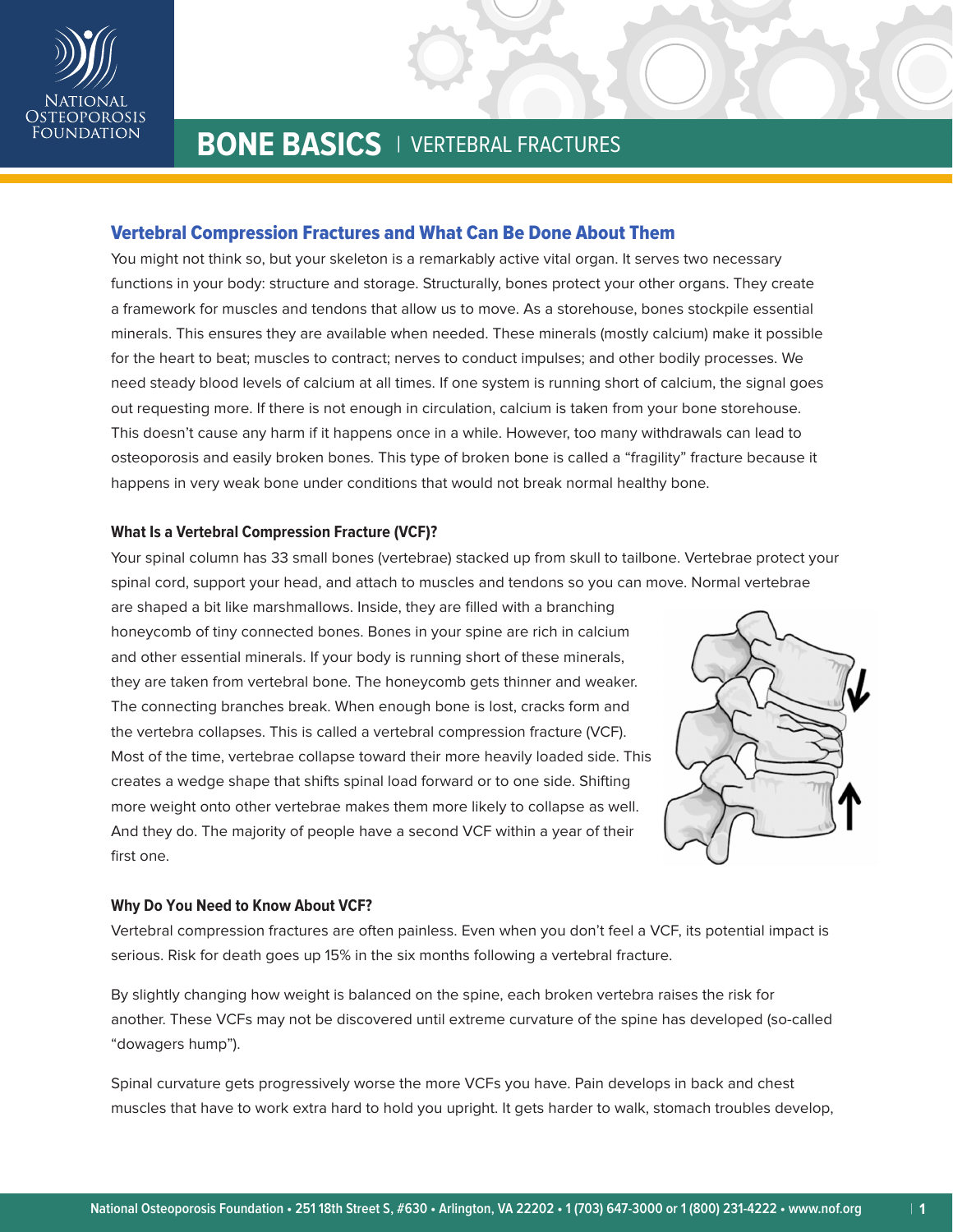

breathing gets difficult. If nothing is done, disability and loss of independence often result.

Most VCFs can be prevented. Even when you have had more than one, you can lower your risk for more. The key to prevention is knowing your risk. Once you know, you can take preventive action.

## **How Do You Know If You Have a VCF?**

Sometimes it is obvious that you have a VCF. You swing your tennis racket and suddenly have a sharp pain between the shoulder blades. If the pain gets better when you lay down and worse when you stand up, it may be a VCF. This type of VCF can be very painful. An x-ray or other scan can confirm the VCF and its severity. Your healthcare provider will likely prescribe a short period of rest, back bracing for support while the bone heals, and painkillers to keep you comfortable. Too much bed rest is very bad for bones and general health. However, your bones need rest to heal. Even when you are back on your feet, rest will be important. Taking short breaks throughout the day will keep pain from getting out of hand. If your pain continues after 4-6 weeks or is intolerable, talk with your doctor. There are treatments that can help (see Treatments below).

### **What Is a Silent VCF?**

Most of the time, VCFs occur without any injury or pain. These "silent" VCFs can be caused by something as harmless as a sneeze. You won't even notice. One of the first signs that a person has had silent VCFs is height loss. It can be easy to miss gradual changes in height loss. Ask yourself:

Have you noticed that ….

- ... Pants you have worn for years need hemming?
- ... Adult children seem to be getting taller?
- ... It is harder to reach the upper shelves?

If your answer is "yes" to any of these questions, you have probably lost an inch or two. This may indicate a silent VCF. It means you need to take steps to avoid more.

## **What Should You Do if You Have a VCF?**

If you suspect that you have had a VCF, talk with your doctor. You will probably be referred for X-ray, MRI, or other type of scan. Healthy vertebral bones don't break without serious injury. Osteoporosis is almost always the cause. Osteoporosis doesn't get better without effective treatment. Your next step is very important. Preventing more broken bones will depend on you.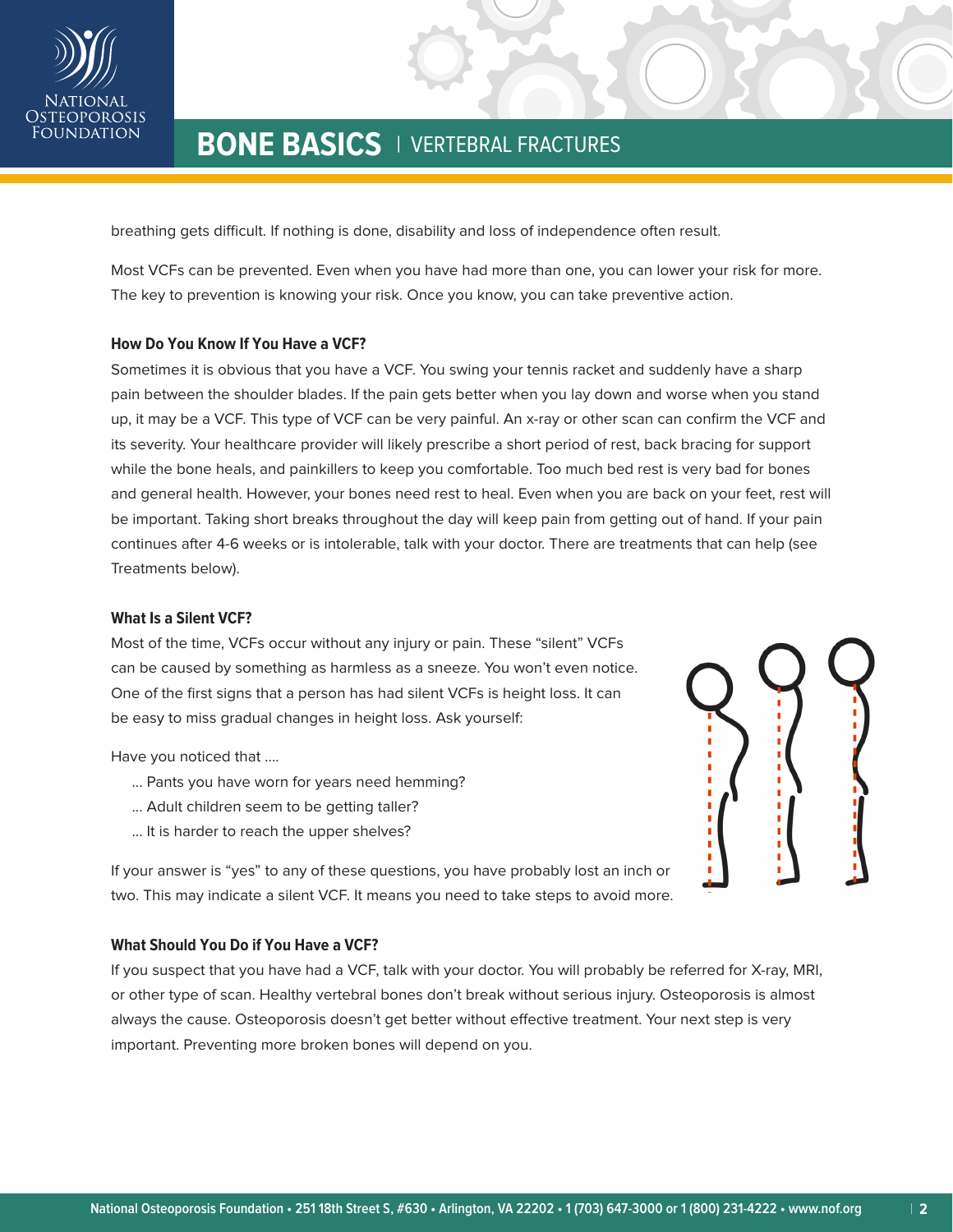

# Treatments for VCFs and Prevention Strategies

Popular media would have us believe that—on their own—diet and exercise can cure osteoporosis. It is easy to see why. Most people do not want to take medications, and certainly not medications that have been linked (again in the popular media) to scary side effects. What the media doesn't point out is that VCFs are extremely common, while these drug side effects are extremely rare. It's like getting struck by lightening twice. Of course, good nutrition and exercise are critically important. They just aren't enough. Effective anti-fracture treatment is needed as well.

## **What Medications Can Help Prevent VCFs?**

There are many medications on the market proven to preserve bone in people with osteoporosis. These drugs reduce the likelihood of having a fragility fracture. You have your choice of daily, weekly, or monthly tablets, daily injections, yearly IV infusions, and other options. There is no best medication for everyone. The one that works for you depends on many factors. Your health history and preferences are considerations. Talk it over with your doctor.

### **How Can Diet and Nutrition Help?**

Whatever medication you are prescribed for osteoporosis, it won't work without enough calcium and vitamin D. Most people can get the calcium they need from foods like cheese, yogurt, and fortified cereal. Calcium tablets are good for filling in when you can't get enough in your diet, but it is always better to get calcium from food. Still, calcium by itself is not enough. You also need enough vitamin D. Without vitamin D, your body can't absorb calcium from food. Getting enough vitamin D can be difficult. Vitamin D is naturally made by bare skin in reaction to sunlight. Many people get too little sun or have skin that doesn't absorb much vitamin D. This is the case in older adults and darker skinned people. Sunscreen and sunblock also prevent the skin from making vitamin D. For these individuals, extra effort is needed to avoid bone damage. Because there aren't many food sources of vitamin D, supplements are recommended for people who need them.

### **How Can Physical Therapy Help?**

Following a VCF, physical therapy (PT) will be an important part of your recovery. Physical therapy for VCF focuses on relieving pain and reducing risk for another fracture. You will learn spine-safe posture, body dynamics, and exercises to improve balance, strength, and stamina.

To prevent future fractures, you will probably need to learn new ways to perform tasks of daily life. Things like sweeping and carrying groceries can break a bone if not done mindfully. Proper alignment is key to safe movement. Lining up your head, shoulders, spine, hips, knees and ankles improves balance and centers weight over your legs. Certain positions and movements are dangerous for people with fragile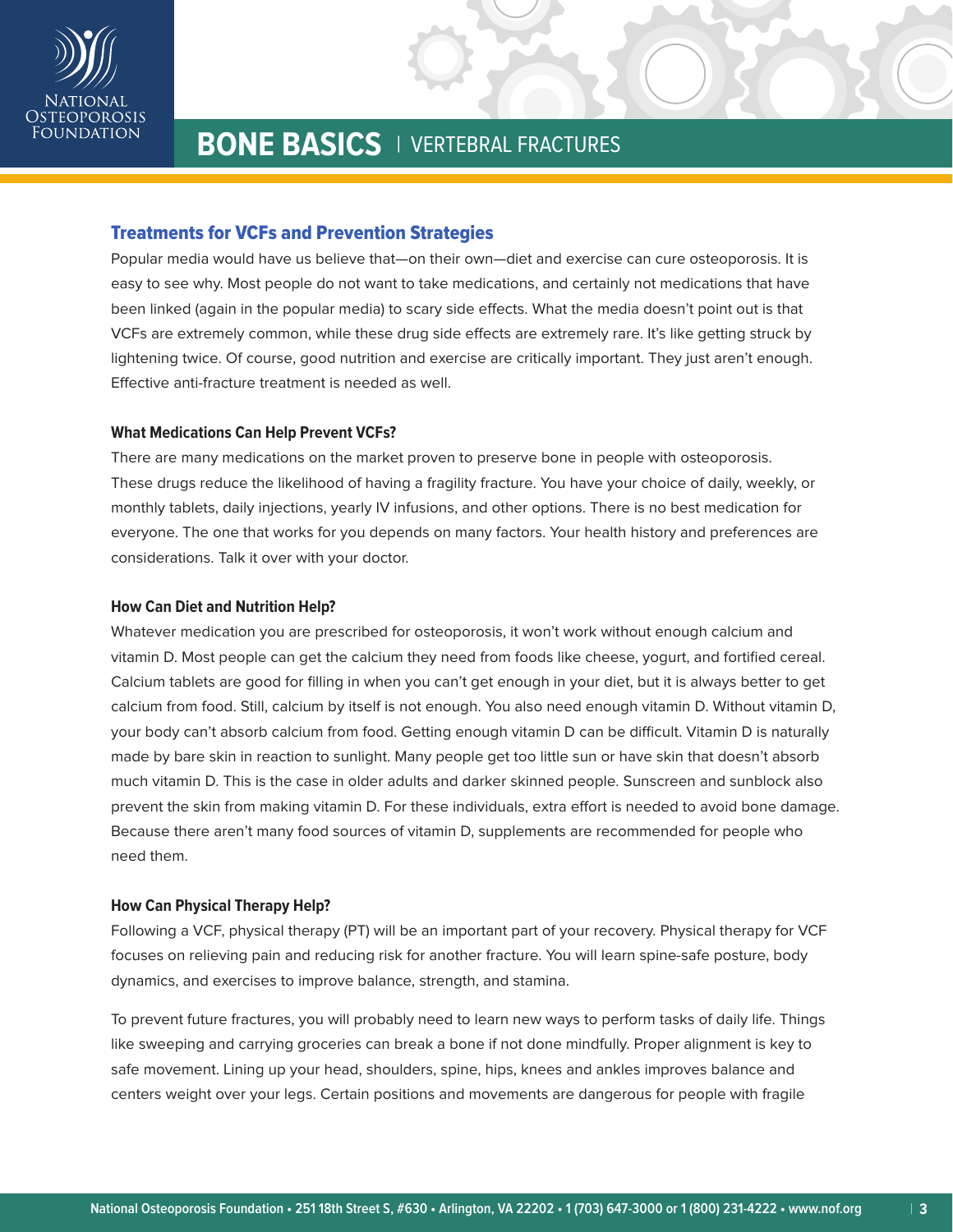

spinal bones. These include: slouching; forward bending and twisting; motions that are abrupt or jarring; and lifting heavy objects, either from the floor or from overhead. More information on safe movement can be found in NOF's Boning Up on Osteoporosis booklet, available on the NOF website.

## **What Exercises Should Be Avoided?**

Keeping active is absolutely necessary for good health and longevity. However, for people with VCFs or osteoporosis, some exercises can do more harm than good. If you have low bone density, osteoporosis, or spinal curvature, you should avoid exercises that involve bending over from the waist, such as:

- Sit-ups
- Abdominal (stomach) crunches
- Toe touches
- Squats



**with vertebral compression fractures to do things. Learning the right way will help you protect your spine. (From Boning Up on Osteoporosis. 2010)**

If you have one or more VCFs, you may need to make changes to your recreational activities. Yoga, Pilates, tennis and golf involve twisting and bending motions that can overstress weakened spinal bone. If you have VCFs, it's also a good idea to avoid anything that could result in a fall, a hard bump, a fast stop, or a severe twist. Horseback riding, ice hockey, and gymnastics would likely be out. On the other hand, golf might be okay with the right changes to your stroke. Work with a physical therapist or trainer to ensure spine safety.

### **Why Is Preventing Falls So Important?**

Falls are the leading cause of broken bones in older people. If you prevent falls, you prevent most fractures. Many factors contribute to falling in older people. These include bad eyesight, balance problems, weak legs, dizziness, and slow reflexes. A lot can be done to reduce risk for falls. Keep your glasses prescription up to date. Work with your physical therapist on muscle strengthening and balance training. Let your doctor know right away if you are feeling dizzy. Dizziness is a common side effect of many medications and illnesses. Stay as active as possible to build endurance and agility.

Homes and workplaces can be made safer. Take an inventory of your environment. Get rid of loose rugs, slippery surfaces, and tripping hazards. Make sure there are grab bars in your bathroom and strong handrails on your stairs. Put in brighter lights, especially outdoors and in stairways. Professional home safety experts can help with assessment, selection, and installation of any needed features. **What Can Be Done for Severe VCF Pain?**